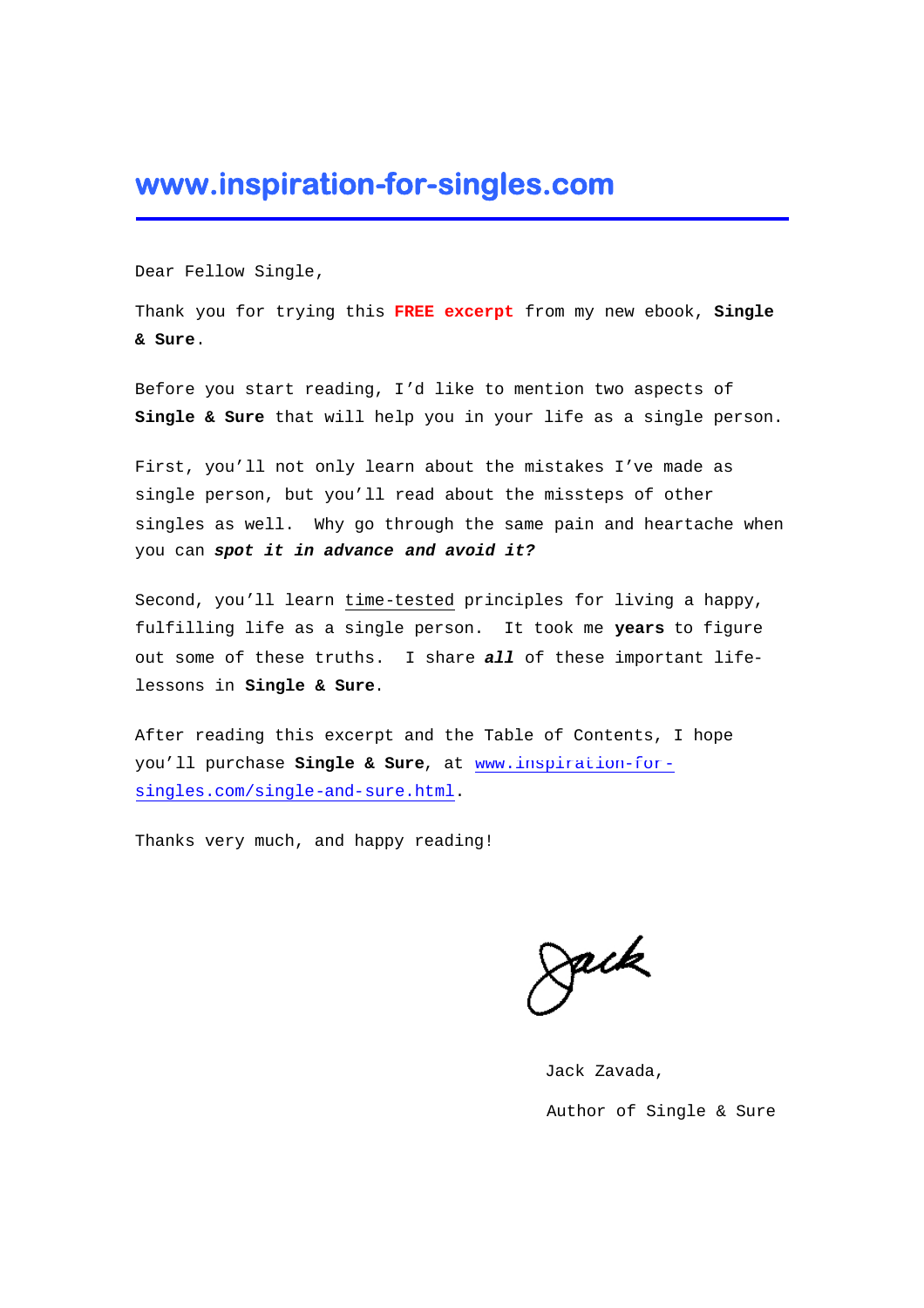# **Chapter 6**

### **How to create your future**

With all the uncertainty in today's world, from corporate downsizing to terrorism, is it possible to be sure about your future?

And if it *is* possible, what does being sure about your future really mean? Does it mean no problems? No worries? No heartache?

In Part 2 of *Single & Sure*, we'll explore exactly *how* you can be sure about your future, and what's more, we'll examine how y*esterday's* and *today's* actions can have a positive impact when your future arrives.

With all that in mind, consider this: Right at this moment, you are living in your future.

Some time ago, in your past, you made a decision to purchase this book, *then followed through with action*. As a result of those two factors (thinking and doing), you're now reading *Single & Sure* and—I hope learning how you can live a happier, more satisfying life.



That truth is often overlooked. Most of us are so caught up living in the present moment that we don't reflect on how our actions and attitudes make a difference in our future. Increasingly, we're encouraged to live only for *today* and not worry about *tomorrow*.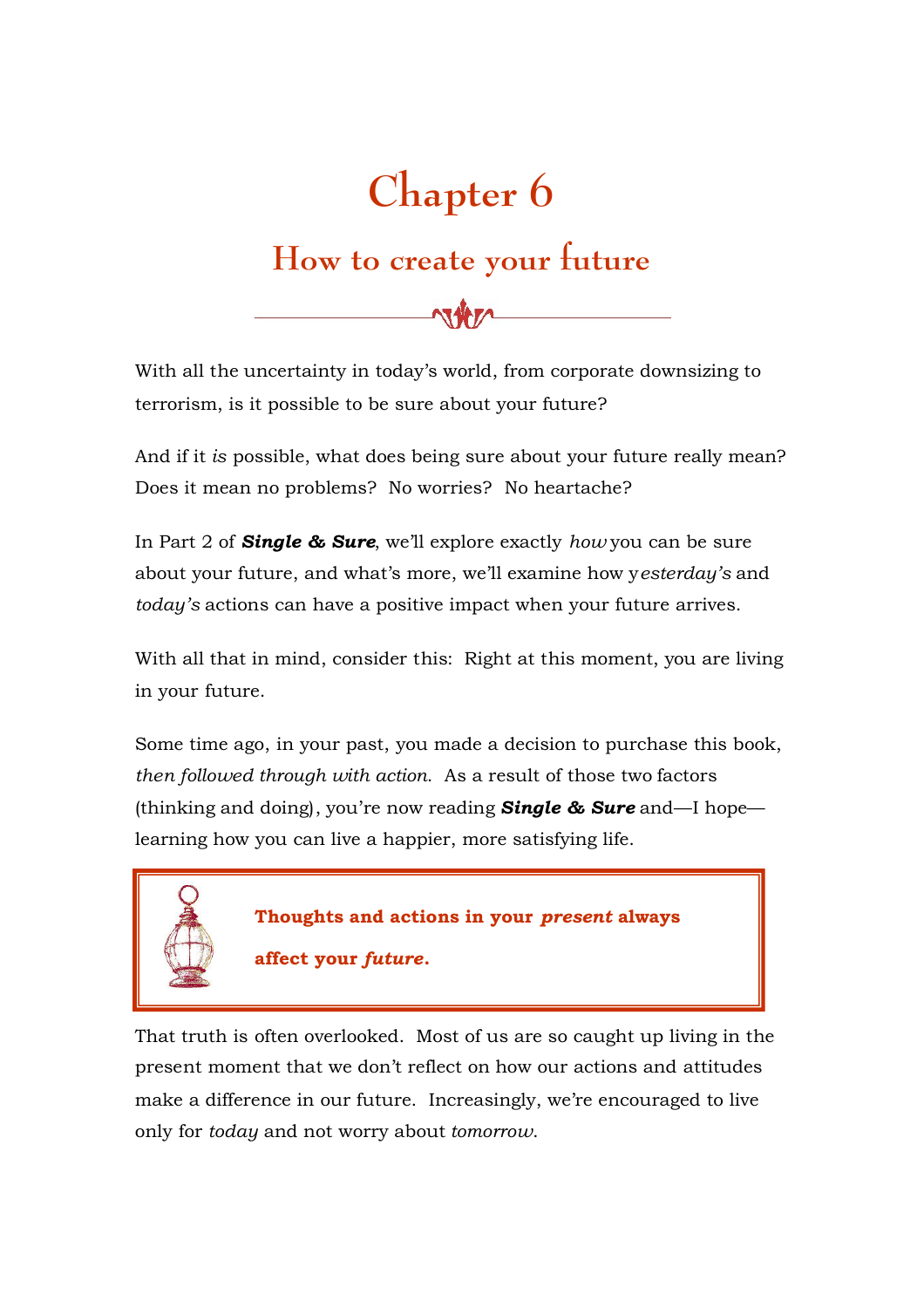Of course, there's a big difference between *worrying* about tomorrow and *preparing* for it. Successful people *always* prepare for the future. Unsuccessful people do not.

Somewhere along the way we got the notion that giving some thought to the future, any thought at all, would spoil our good time right now. Heaven forbid we should do anything to spoil our good time right now!

Too many of us have been lulled into the philosophy of "Don't bug me about my future. I'll deal with that when I come to it."

On the surface that may sound fine, but what happens is that you limit your choices when you do that.

#### **Choices = good. No choices = bad.**

Living only for the present and satisfying your immediate desires can have disastrous consequences. We don't think about debt while we're charging a bunch of stuff we don't need. We don't think about failing an exam and repeating a course while we're partying instead of studying. We usually don't think about the future when we're indulging ourselves.

#### **How to gain the gift of seeing ahead**

Wisdom is one of the many gifts God is eager to give you if you ask him for it. One of the benefits of wisdom is the ability to see ahead. I'm not talking about psychic powers or fortune telling, but rather the ability to anticipate what the consequences will be for a given action.

It doesn't take a genius to foresee that if you go on a shopping spree and charge \$2,000 worth of gifts for yourself on your credit card that eventually you'll have to pay that debt off. Yet many singles routinely do things without considering what the aftermath will be.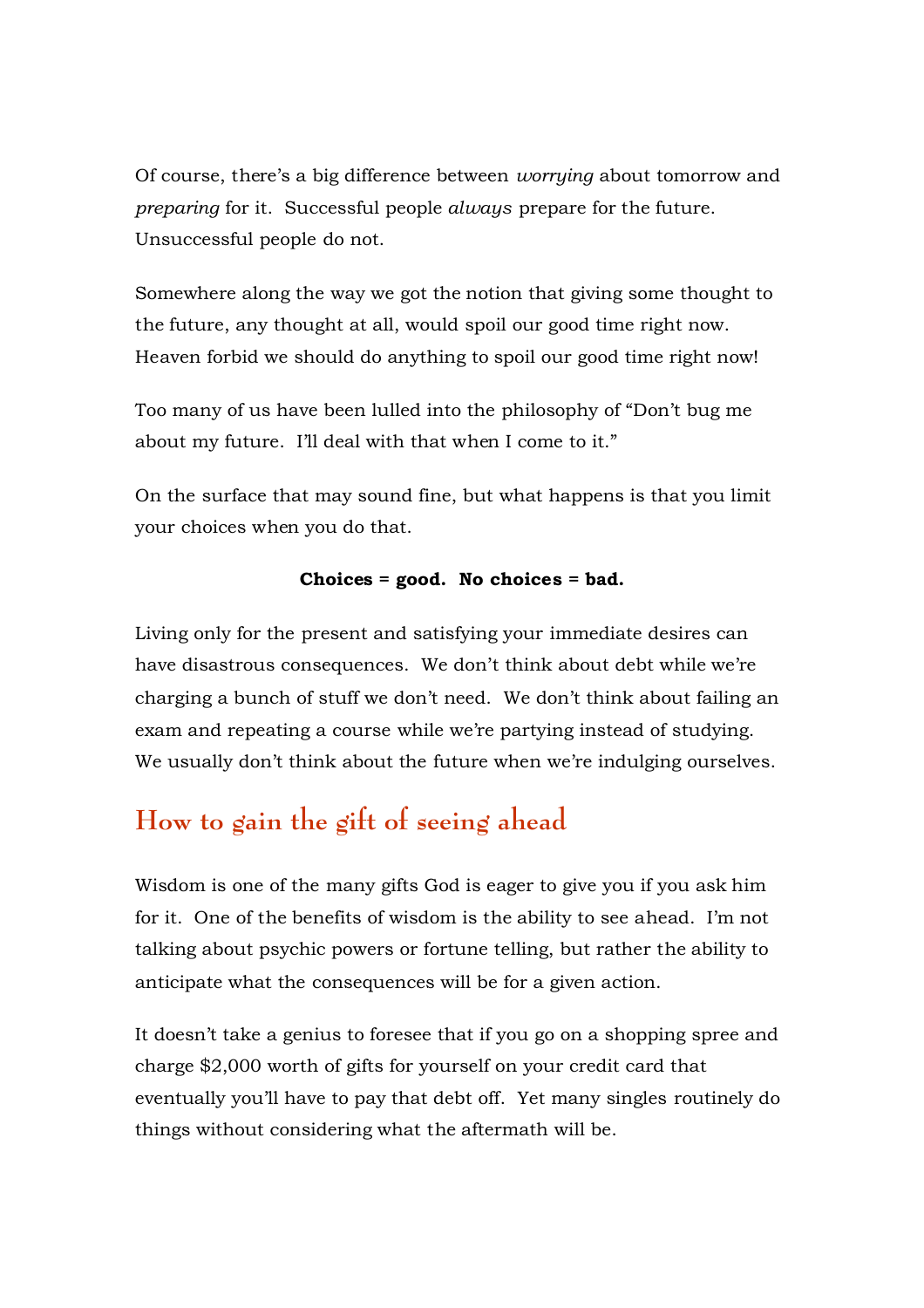Two skills come into play if you want to accurately predict your future: mindfulness and emotional control.

Buddhists have much to say about mindfulness, but it's not a religious technique. Mindfulness is the ability to have your wits about you, to be aware of *what* you're doing *while* you're doing it. Mindfulness means that you sharpen your perception so you're not only paying attention to the present, but also projecting what the consequences of your action will be. God wants you to act responsibly, and that's what mindfulness does.

Many of us are so ruled by our emotions that we believe mindfulness is impossible. Does that sound like you? Do you get so caught up in the moment that you rarely consider what it might lead to?

Mindfulness is bad for business. If Americans practiced mindfulness, they wouldn't be carrying an average credit card debt of \$9,659 per household. Stores don't want you to think about your purchases. They want you to buy on *impulse*, and that's exactly what millions of people do.

You can't be mindful if you're ruled by your emotions instead of reason. Store designers are well aware of that and incorporate colors and lighting to soothe or excite customers' feelings, making them more receptive to buying. Gambling casinos also use flashing and colored lights to pull in players.

But mindfulness is good for more than just taking control of your finances. Mindfulness and emotional control are vital if you want to be sure about your future.

You can't be sure about your retirement if you spend all your money living only for today. You can't be sure about your future health if you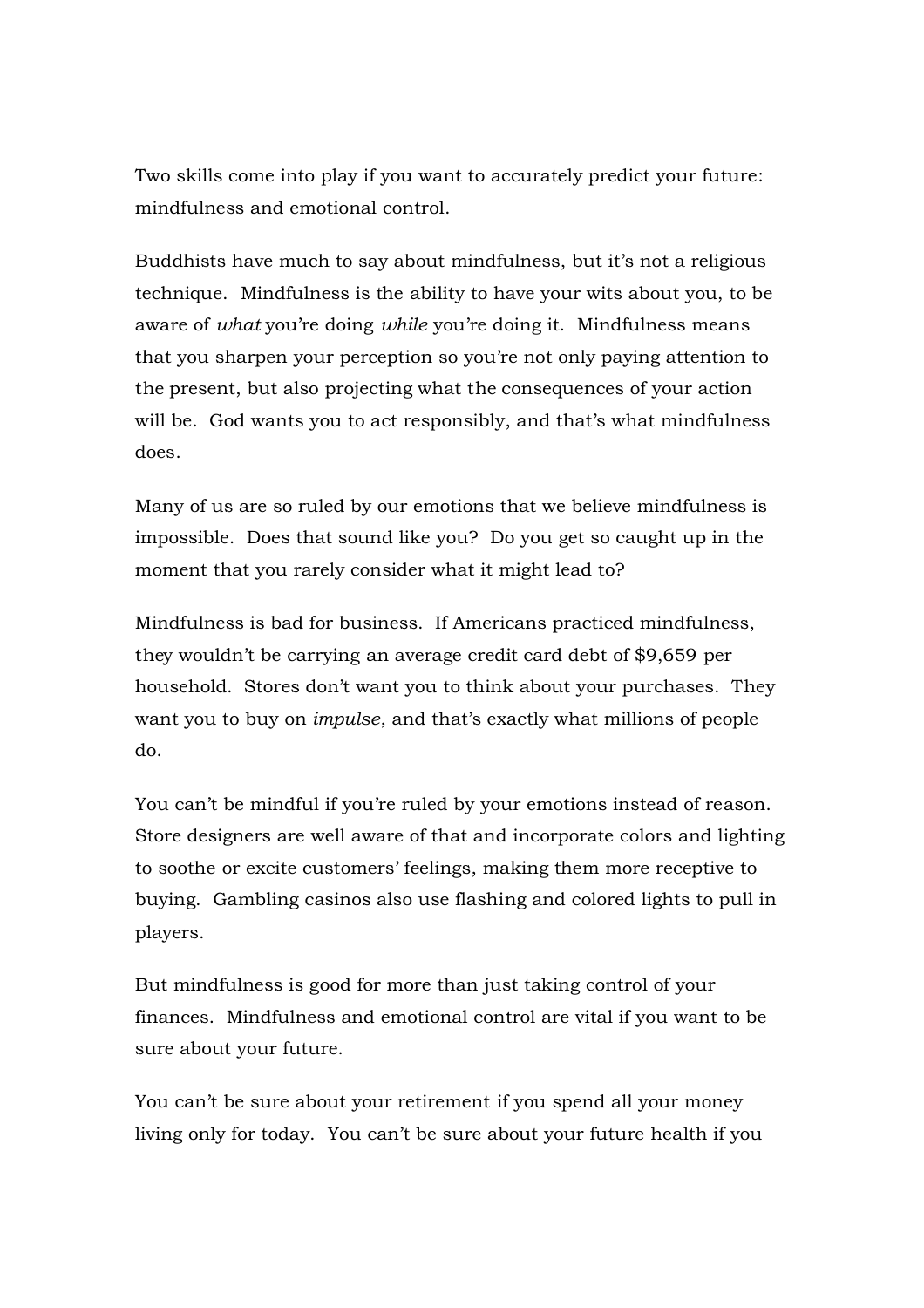practice bad habits today. And you most certainly can't be sure about your future peace of mind if you engage in immoral or risky activities today and think they'll have no consequences.

*Every* action has consequences, whether they show up the next day or the next year.

Do you believe that you can't control your emotions—that they control *you* instead? Of course many emotional problems *do* exist which require medication, from depression to schizophrenia, and you should always discuss your emotional problems with your doctor.

But as you saw in Part 1 of this book, clear, rational thinking *can* be learned. Because we singles don't have a spouse for a cheerleader, we may think we're incapable of many things—until we honestly try.

#### **The dreaded 's' word**

Most worthwhile things in life require *sacrifice*. That's a word we don't like to hear. We'd rather do *what* we want, *whenever* we want, and not have to give up *anything,* especially enjoying our good time.

But think about it for a moment. Earning a college degree requires that you sacrifice time and leisure activities to attend classes, study, and take tests. Receiving a paycheck requires that you give up whatever you'd be doing at home (sleeping? watching TV?) to do the tasks your employer assigns you.

Having a happy, successful marriage means both husband and wife must frequently sacrifice their own desires for the good of the relationship.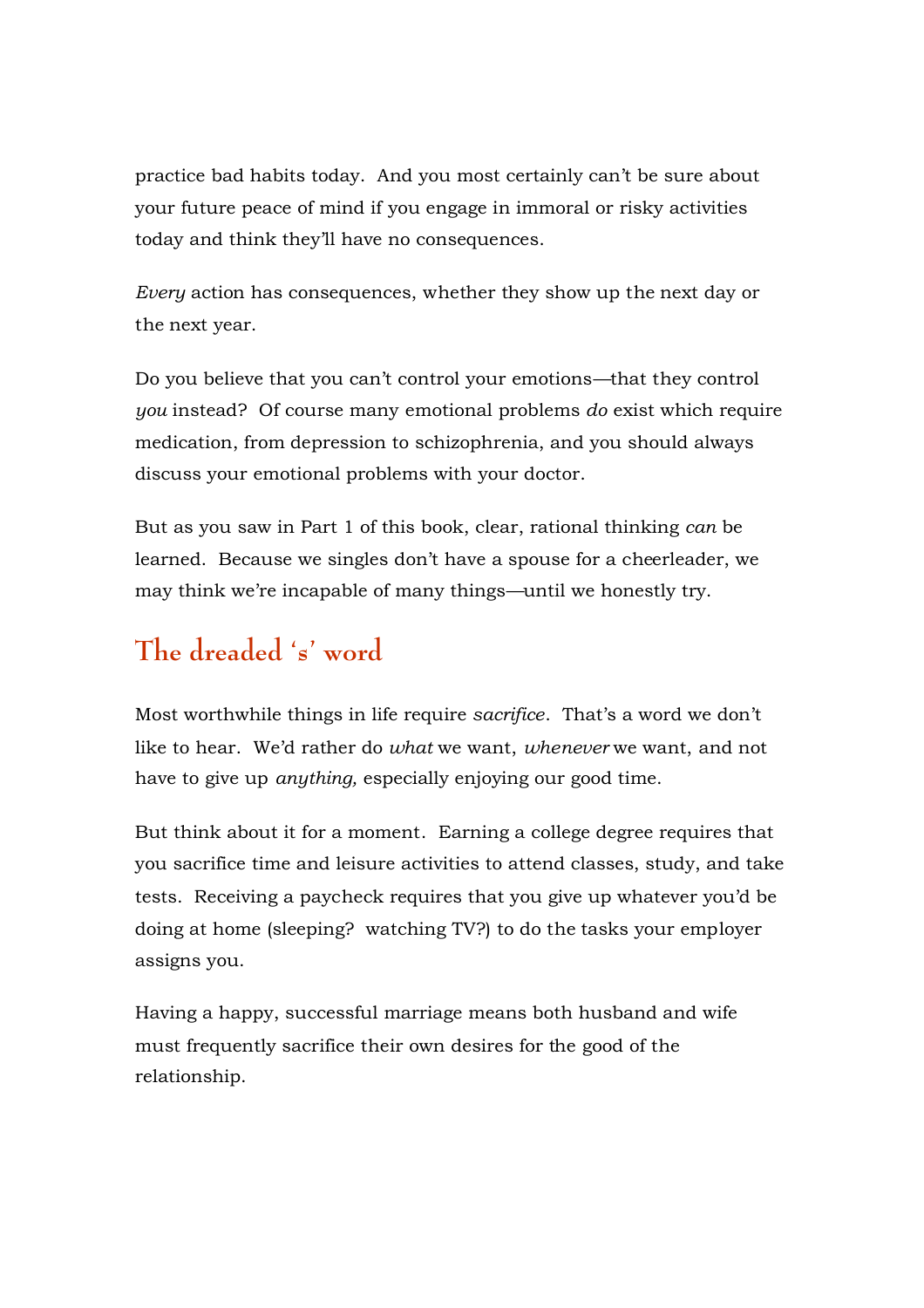I'm sure that you're well aware of what sacrifice means. After all, you wouldn't be where you are today without making sacrifices.

The willingness to sacrifice sorts out the achievers from the apathetic. The more willing you are to sacrifice, the more sure you'll be of your future.

While it's true that some people get wealthy and acquire lavish houses and other trappings of success without much personal sacrifice, those instances are rare. Most of the time, personal sacrifice is the price we pay for anything worthwhile.

In the past ten or 15 years, many voices have been shouting that you can bypass the proven law of sacrifice. Get-rich-quick schemes abound on the Internet. Legalized gambling is common in most of the United States and in many European countries. TV game shows promise fortunes with no real work on the part of contestants. New Age gurus swear that you can make money or have anything else you desire simply by visualizing it.

#### *Baloney.*

To have a future you can be *sure of*, you simply *must* plan ahead, control your emotions, and sacrifice to set things in motion.

#### **Thanks for reading this free excerpt from Single & Sure: How** to be sure of yourself, sure of your future, and sure of God's **love for you.**

**The Table of Contents of Single & Sure follows:**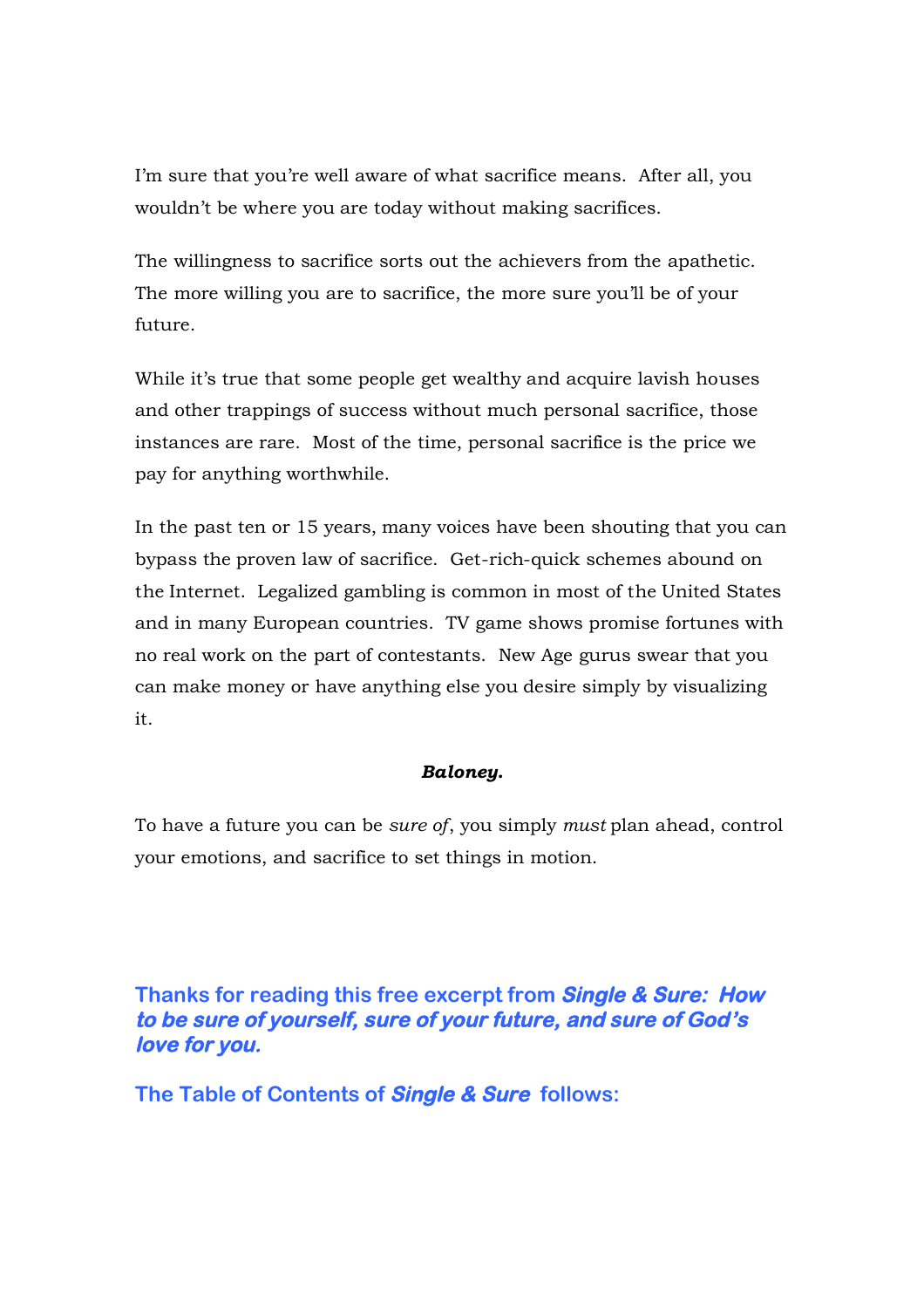# *Single & Sure* **Table of Contents**

### **Part One**

**How to be sure of yourself**

### **Introduction**

**What it means to be Single & Sure……..6**

### **Chapter**

| 1. Can single people break free |
|---------------------------------|
| 2. How to move beyond           |
| 3. How to win the battle        |
| 4. How to be sure of            |
| 5. Enemies of your sureness     |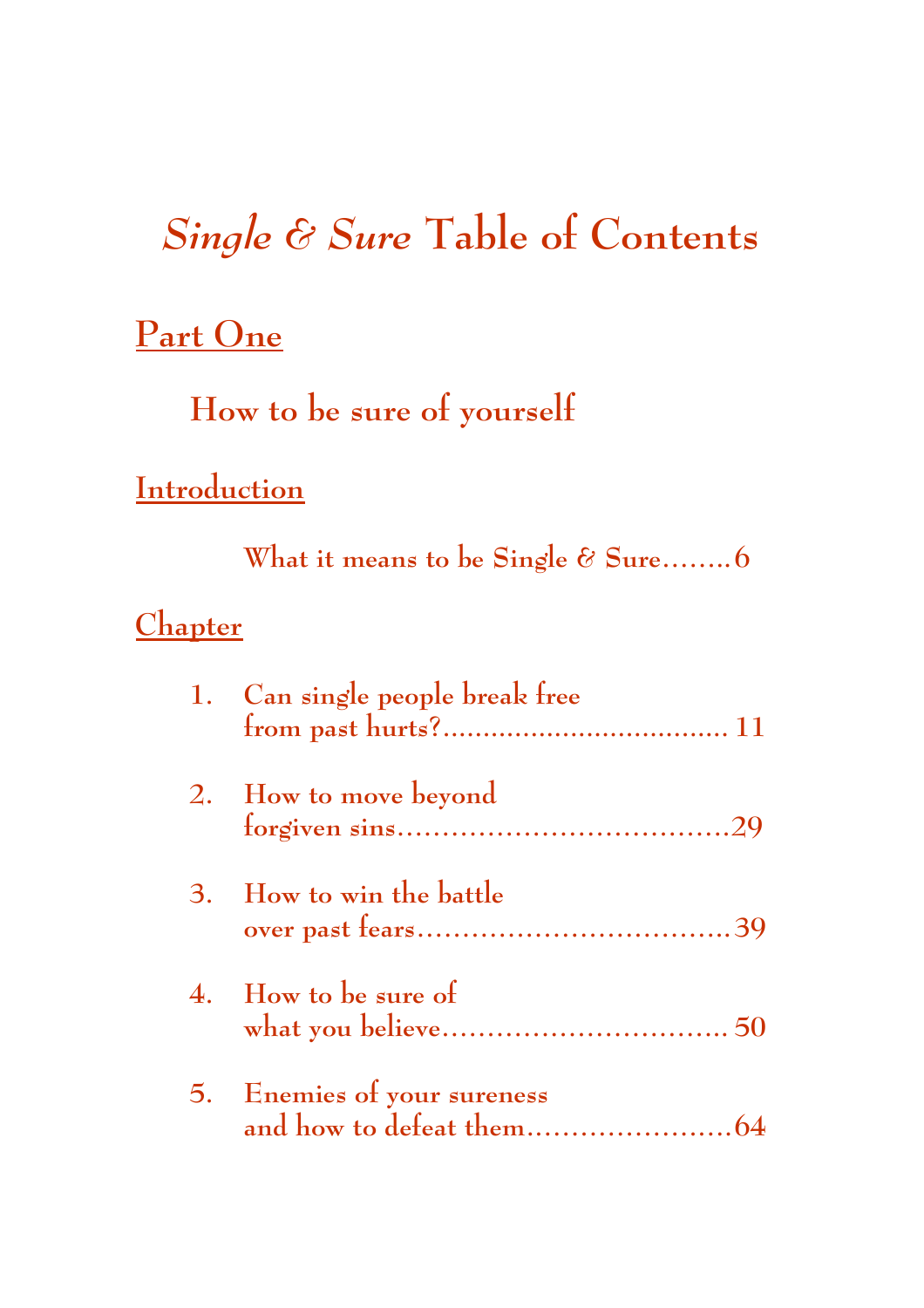# **Part Two**

# **How to be sure of your future**

## **Chapter**

| 6. How to create your future77                             |
|------------------------------------------------------------|
| 7. The two secrets that will make you sure                 |
| 8. How goals will make you                                 |
| 9. How to make time your ally<br>instead of your enemy 128 |
| 10. How to be absolutely sure                              |